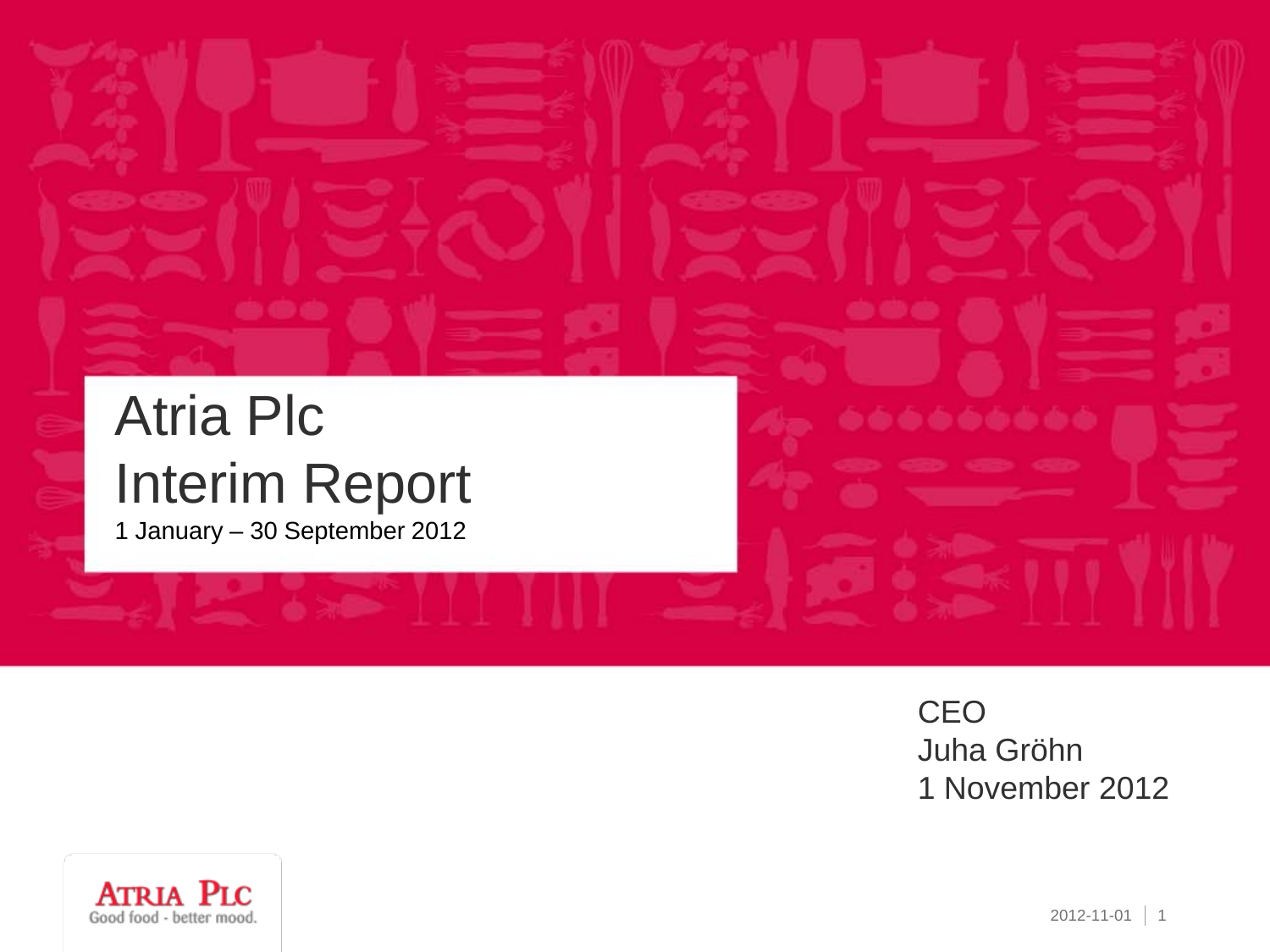# Atria Group Review 1 January – 30 September 2012

| $\in$ Million             | Q3<br>2012 | Q <sub>3</sub><br>2011 | $Q1-Q3$<br>2012 | $Q1-Q3$<br>2011 | 2011    |
|---------------------------|------------|------------------------|-----------------|-----------------|---------|
| Net sales                 | 341.1      | 325.5                  | 982.9           | 963.1           | 1,301.9 |
| <b>EBIT</b>               | 16.6       | 9.0                    | 22.4            | 3.8             | 8.0     |
| EBIT %                    | 4.9        | 2.8                    | 2.3             | 0.4             | 0.6     |
| Profit before taxes       | 13.1       | 5.4                    | 12.9            | $-5.5$          | $-4.7$  |
| Earnings per share, $\in$ | 0.31       | 0.13                   | 0.17            | $-0.21$         | $-0.24$ |
| Extraordinary items*      | 0.0        | 0.0                    | 0.0             | 0.1             | $-2.2$  |

\* Extraordinary items are included in the reported figures.

- Atria Group's EBIT improved considerably
- Atria Finland's EBIT increased to EUR 25.5 million (EUR 12.2 million)
- Atria Scandinavia's EBIT fell to EUR 6.3 million (EUR 9.7 million)
- Atria Russia's EBIT improved to EUR -4.7 million (EUR -14.5 million), and the Q3 EBIT was positive, amounting to EUR 0.6 million (EUR -3.3 million)



 $2012 - 11 - 0$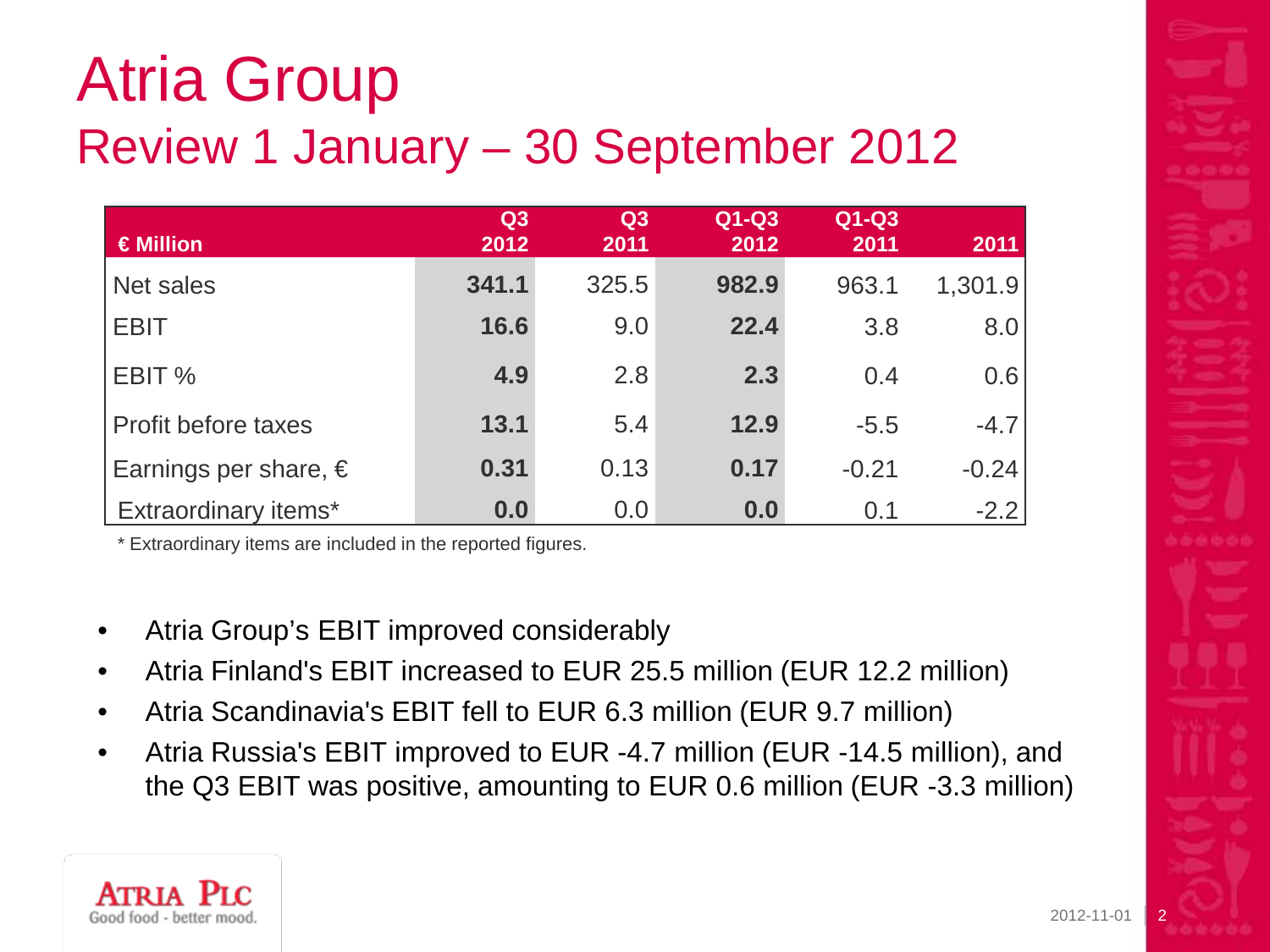# Atria Finland Review 1 January – 30 September 2012

| $\in$ Million               | Q3<br>2012 | Q3<br>2011 | $Q1-Q3$<br>2012 | $Q1-Q3$<br>2011 | 2011   |
|-----------------------------|------------|------------|-----------------|-----------------|--------|
| Net sales                   | 205.1      | 197.5      | 598.1           | 586.8           | 793.7  |
| <b>EBIT</b>                 | 12.5       | 9.0        | 25.5            | 12.2            | 19.3   |
| EBIT %                      | 6.1        | 4.6        | 4.3             | 2.1             | 2.4    |
| <b>Extraordinary items*</b> | 0.0        | 0.0        | 0.0             | 0.0             | $-1.8$ |

\*Extraordinary items are included in the reported figures.

- **Atria Finland's** Q3/2012 net sales showed growth of EUR 7.6 million yearon-year.
- EBIT was EUR 3.5 million higher than the EBIT for the corresponding period last year. This increase was due to improved conditions in the meat market and higher sales prices especially in export and wholesale.
- Net sales for January–September increased by EUR 11.3 million.
- EBIT for the period was EUR 13.3 million higher than the EBIT for the corresponding period last year. This increase was due to improved conditions in the meat market, higher sales prices, an enhanced sales structure and implemented efficiency improvement measures.

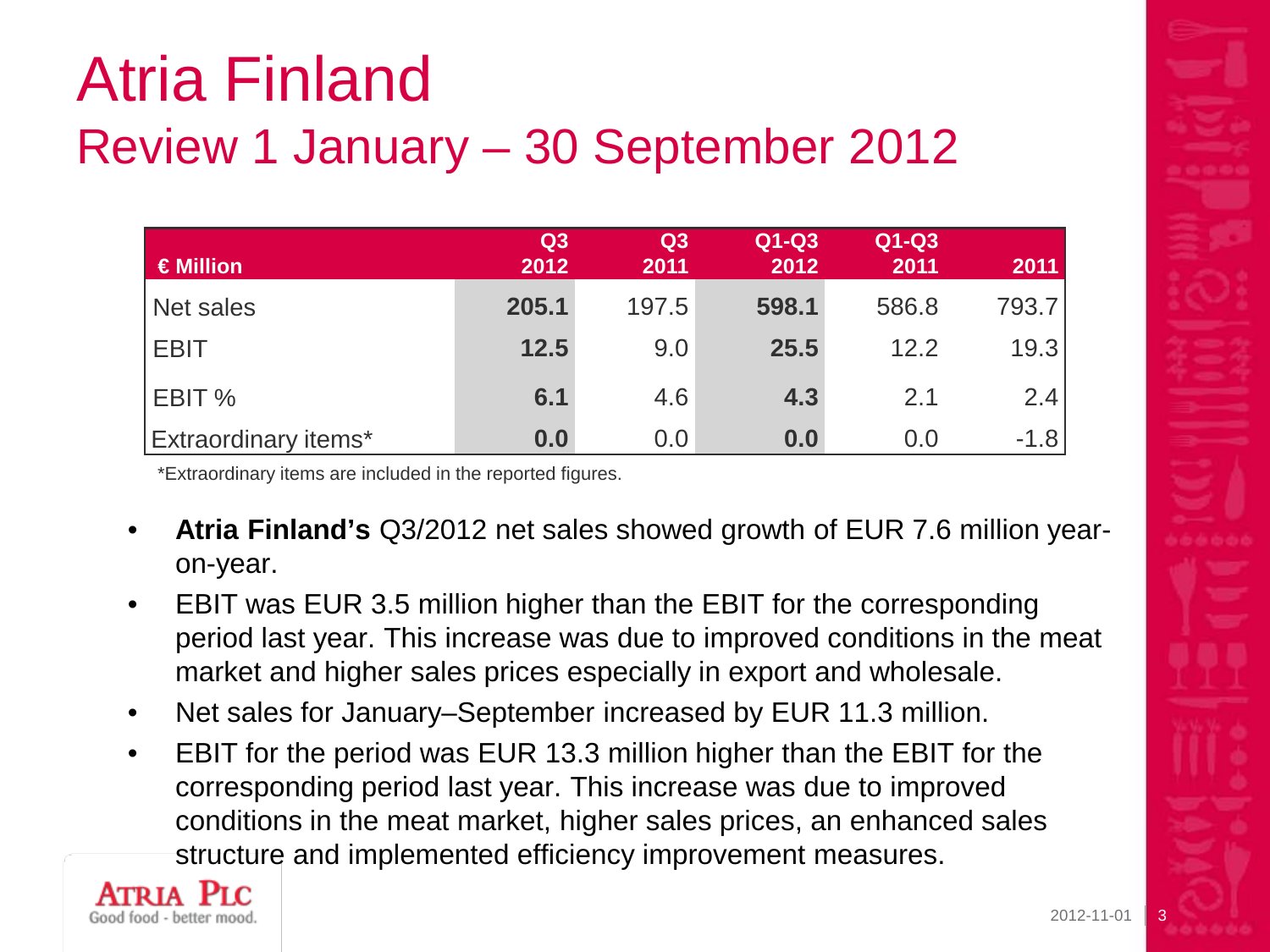# Atria Finland







• According to Atria's own estimate, its market share in the retail trade in Q3 strengthened slightly compared to the first half of the year and the corresponding period last year, and exceeded 25 per cent. Compared to H1, the market shares of cold cuts, sausages and convenience foods have improved (source: Nielsen Panel Track).

- The modernisation of the Kauhajoki bovine slaughterhouse and cutting plant and the Seinäjoki chicken hatchery are progressing as planned.
- During the review period, Atria held open days for consumers at Atria's contract production farms. The objective was to increase openness and show how well and responsibly pork is produced in Finland.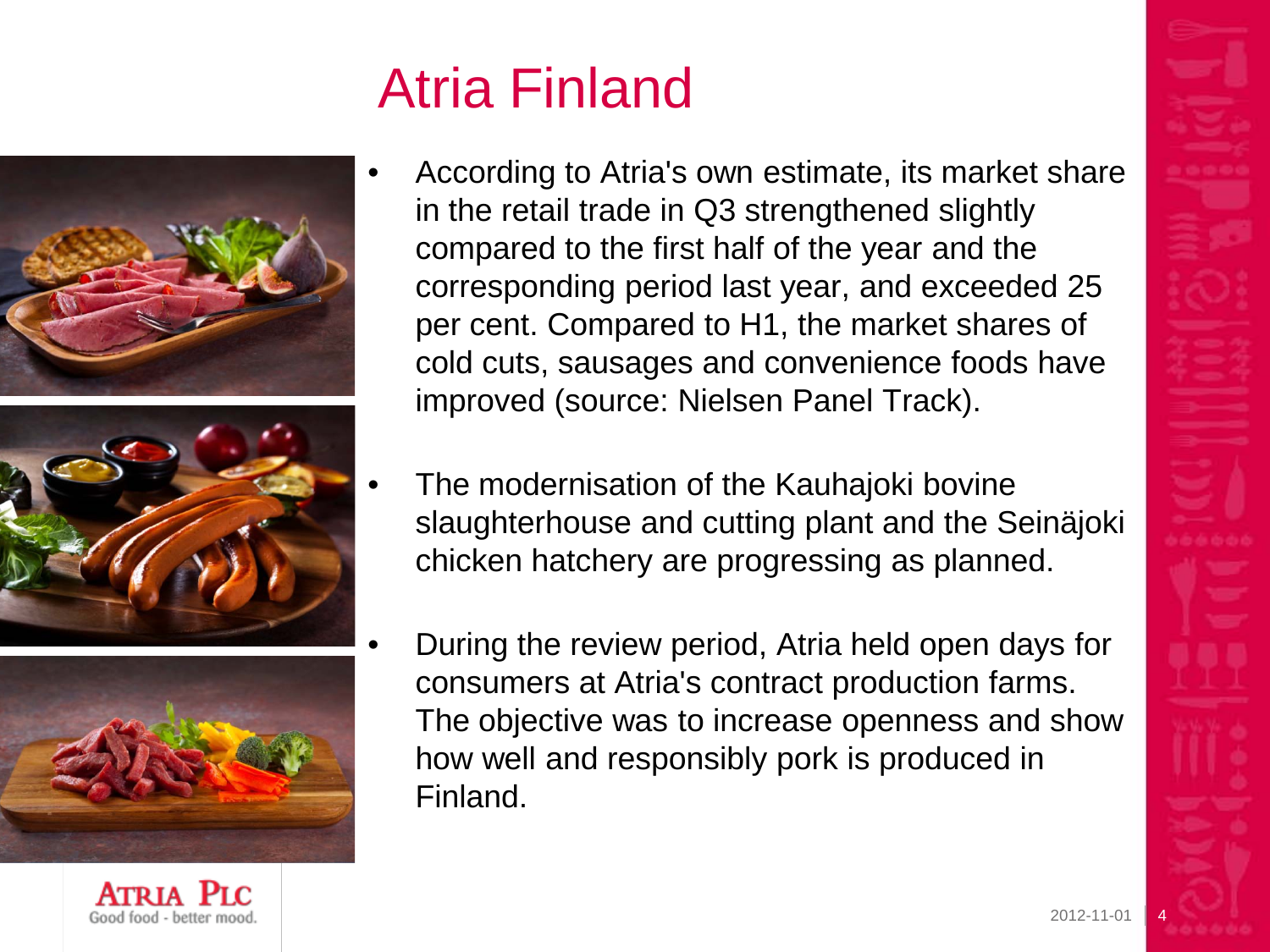# Atria Scandinavia Review 1 January – 30 September 2012

| $\in$ Million               | Q <sub>3</sub><br>2012 | Q <sub>3</sub><br>2011 | $Q1-Q3$<br>2012 | $Q1-Q3$<br>2011 | 2011  |
|-----------------------------|------------------------|------------------------|-----------------|-----------------|-------|
| Net sales                   | 100.1                  | 93.5                   | 284.6           | 277.1           | 374.9 |
| <b>EBIT</b>                 | 4.4                    | 4.7                    | 6.3             | 9.7             | 13.8  |
| EBIT %                      | 4.3                    | 5.0                    | 2.2             | 3.5             | 3.7   |
| <b>Extraordinary items*</b> | 0.0                    | 0.0                    | 0.0             | 0.0             | 0.7   |

\*Extraordinary items are included in the reported figures.

- **Atria Scandinavia's** Q3/2012 net sales increased by EUR 6.6 million year-on-year.
- EBIT was EUR 0.3 million lower than in the comparative period.
- Net sales for January–September increased by EUR 7.5 million.
- EBIT for January–September was EUR 3.4 million lower than in the comparative period.
- The reason for this decrease was the higher price of meat raw material. Atria has not been able to pass on all of the increased raw material costs to sales prices.

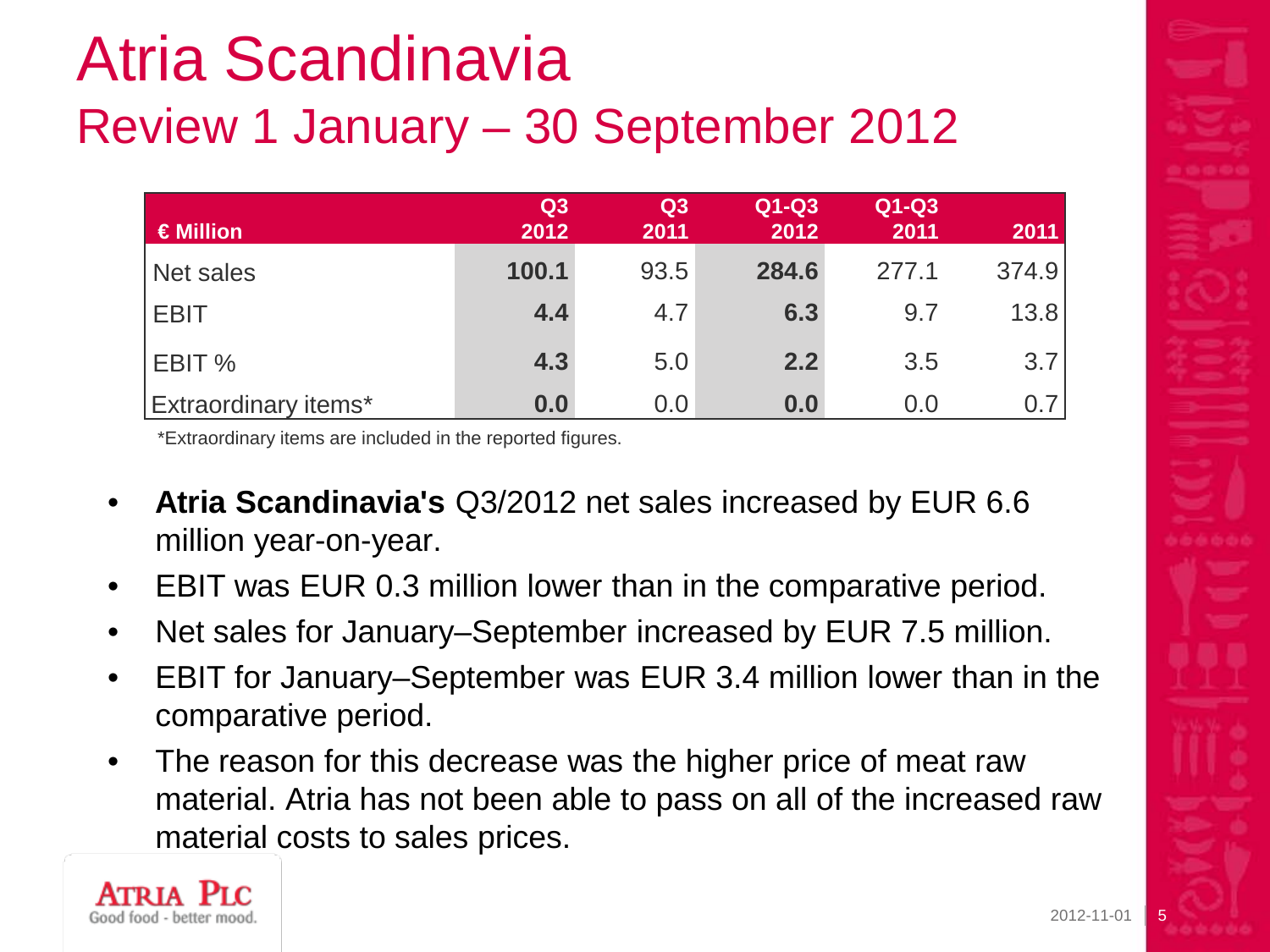

# Atria Scandinavia

- A strong upward trend continued in the sale of Atria's own brands. The growth of Atria's market share in meat products exceeded the market growth.
- The market shares of the Lönneberga and 3-Stjernet cold cut products strengthened (source: AC Nielsen).
- The sale of Foodservice products has increased markedly.
- In February, a programme was launched to improve the profitability of Atria Scandinavia's production of meat products. The programme is expected to generate annual cost savings of approximately EUR 1.5 million. The savings will begin to materialise in 2012 and will be fully effective from the beginning of 2013.

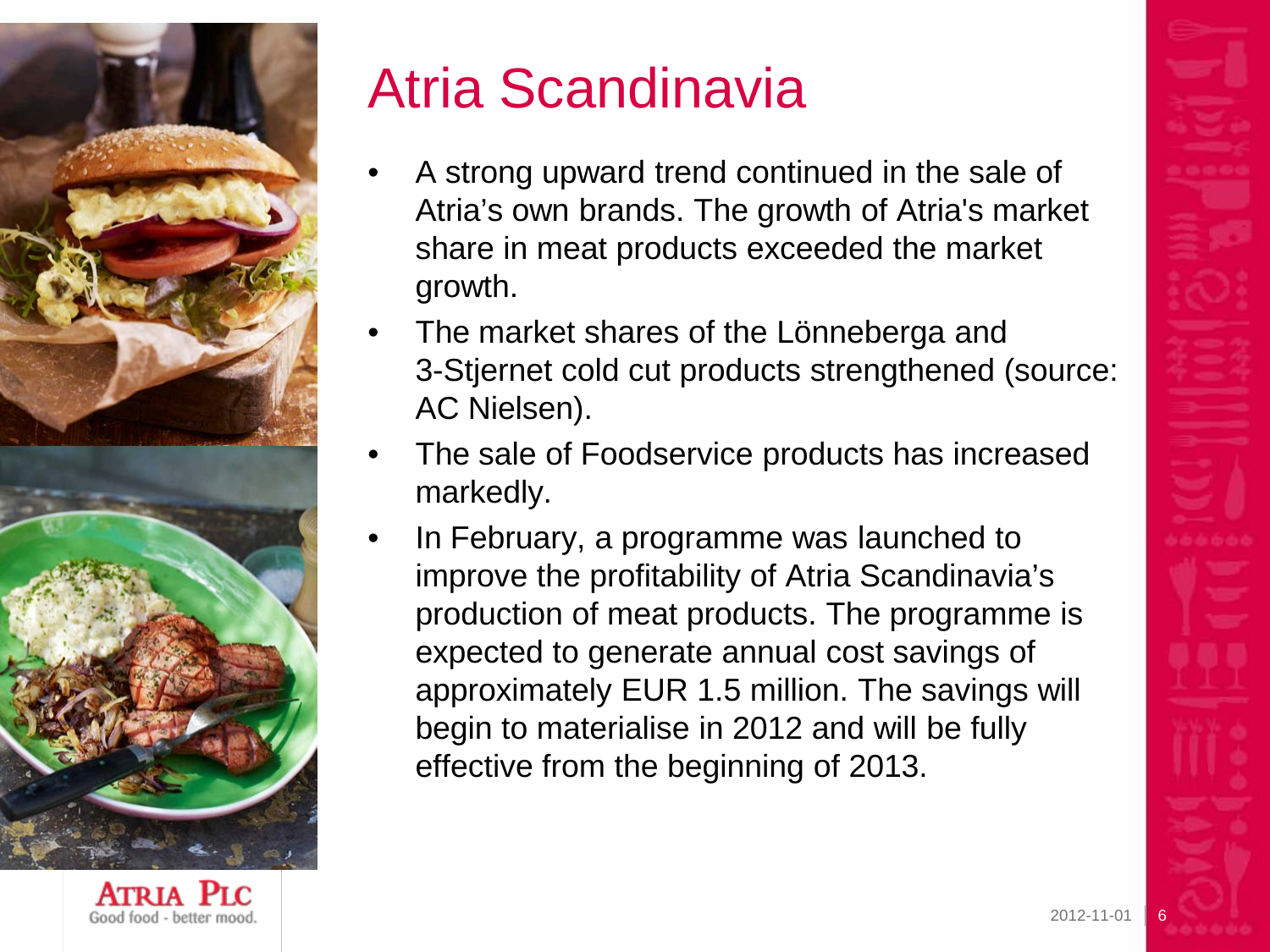# Atria Russia Review 1 January – 30 September 2012

| $\in$ Million        | Q <sub>3</sub><br>2012 | Q3<br>2011 | $Q1-Q3$<br>2012 | $Q1-Q3$<br>2011 | 2011    |
|----------------------|------------------------|------------|-----------------|-----------------|---------|
| Net sales            | 33.9                   | 31.0       | 93.5            | 91.8            | 123.0   |
| <b>EBIT</b>          | 0.6                    | $-3.3$     | $-4.7$          | $-14.5$         | $-18.9$ |
| EBIT %               | 1.8                    | $-10.7$    | $-5.0$          | $-15.8$         | $-15.4$ |
| Extraordinary items* | 0.0                    | 0.0        | 0.0             | 0.0             | 0.0     |

\*Extraordinary items are included in the reported figures.

- **Atria Russia's** EBIT for Q3/2012 improved by EUR 3.9 million over the comparative period.
- Net sales for January–September increased by EUR 1.7 million.
- EBIT for the period showed an improvement of EUR 9.8 million year-on-year.
- The considerable increase in EBIT was the result of the implementation of measures in line with the strategy. These included improving the cost structure, enhancing efficiency in raw material procurement and management, and strengthening the market position in the St Petersburg region.

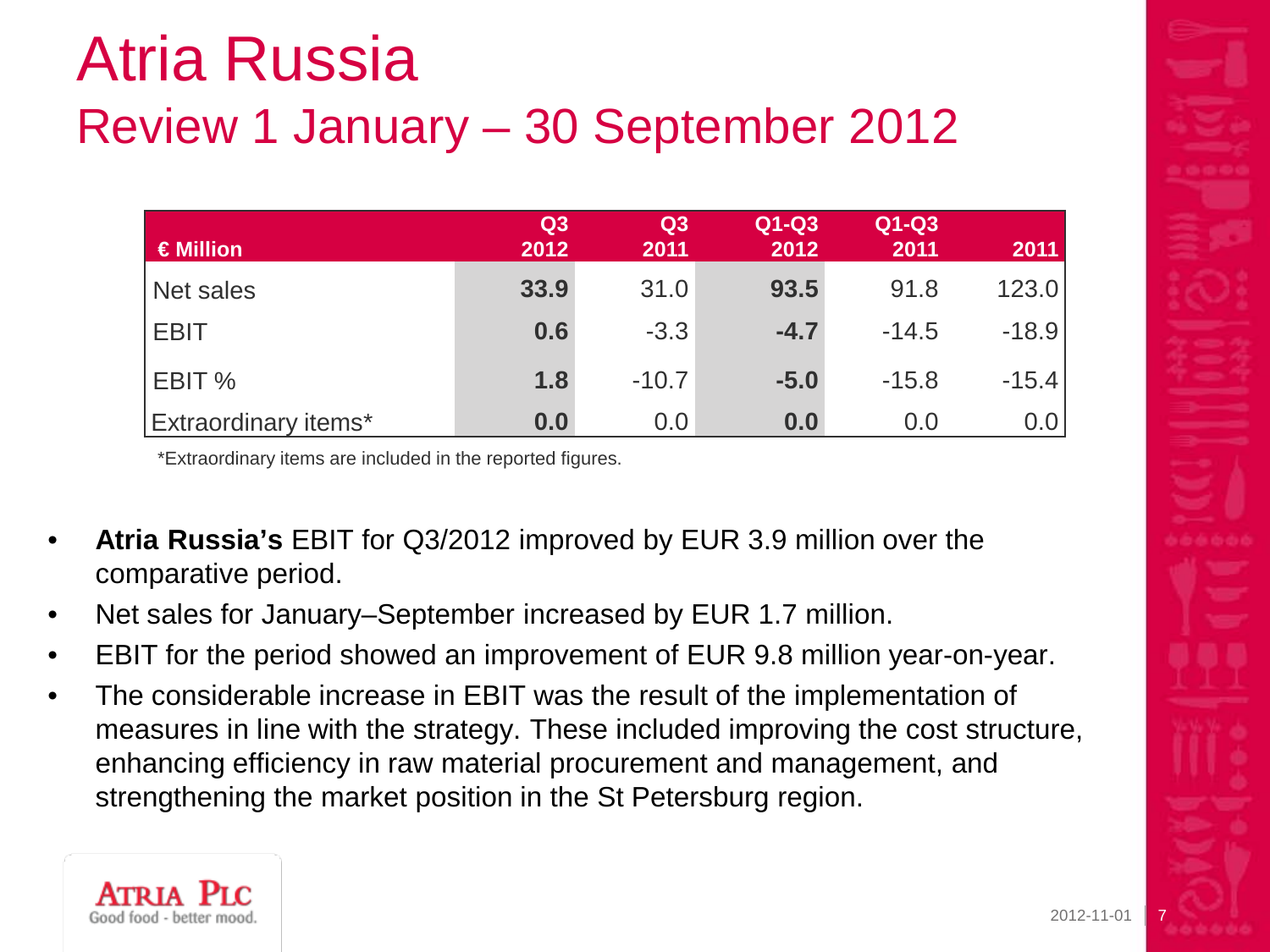

Good food - better mood

# Atria Russia

- During the first half of the year, Atria Russia launched a programme aimed at improving productivity at the Sinyavino and Gorelovo plants in St Petersburg.
- These measures are expected to generate annual cost savings of around EUR 2.0 million, which will be fully realised from the beginning of 2013.
- Meat products are now produced at the centralised Sinyavino and Gorelovo plants.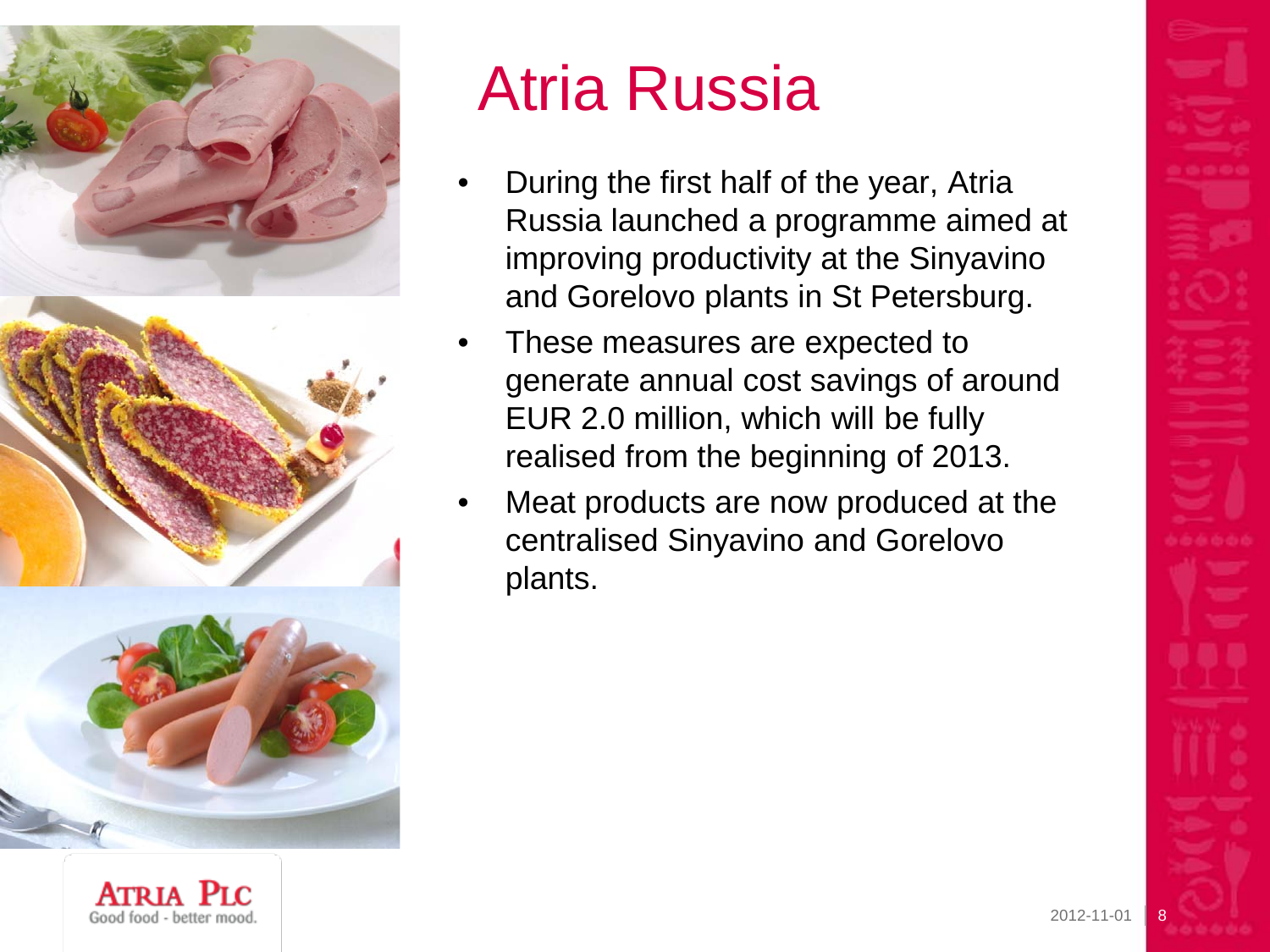# Atria Baltic Review 1 January – 30 September 2012

| €Million                    | Q <sub>3</sub><br>2012 | Q3<br>2011 | Q1-Q3<br>2012 | $Q1-Q3$<br>2011 | 2011   |
|-----------------------------|------------------------|------------|---------------|-----------------|--------|
| Net sales                   | 8.4                    | 9.0        | 25.4          | 26.3            | 35.2   |
| <b>EBIT</b>                 | $-0.4$                 | $-0.4$     | $-1.3$        | $-0.4$          | $-2.2$ |
| EBIT %                      | $-4.2$                 | $-4.8$     | $-5.0$        | $-1.5$          | $-6.1$ |
| <b>Extraordinary items*</b> | 0.0                    | 0.0        | 0.0           | 0.9             | $-0.3$ |

\*Extraordinary items are included in the reported figures.

- **Atria Baltic's** Q3/2012 net sales amounted to EUR 8.4 million (EUR 9.0 million). EBIT was EUR -0.4 million (EUR -0.4 million).
- Raw material prices rose in the first half of the year, which is why the company raised sales prices. The implemented price increases reduced sales volumes, which in turn slowed down the development of net sales and EBIT in Q3.
- Net sales for January–September decreased by EUR 0.9 million.
- The result for the comparative period contain EUR 0.9 million of nonrecurring profit.

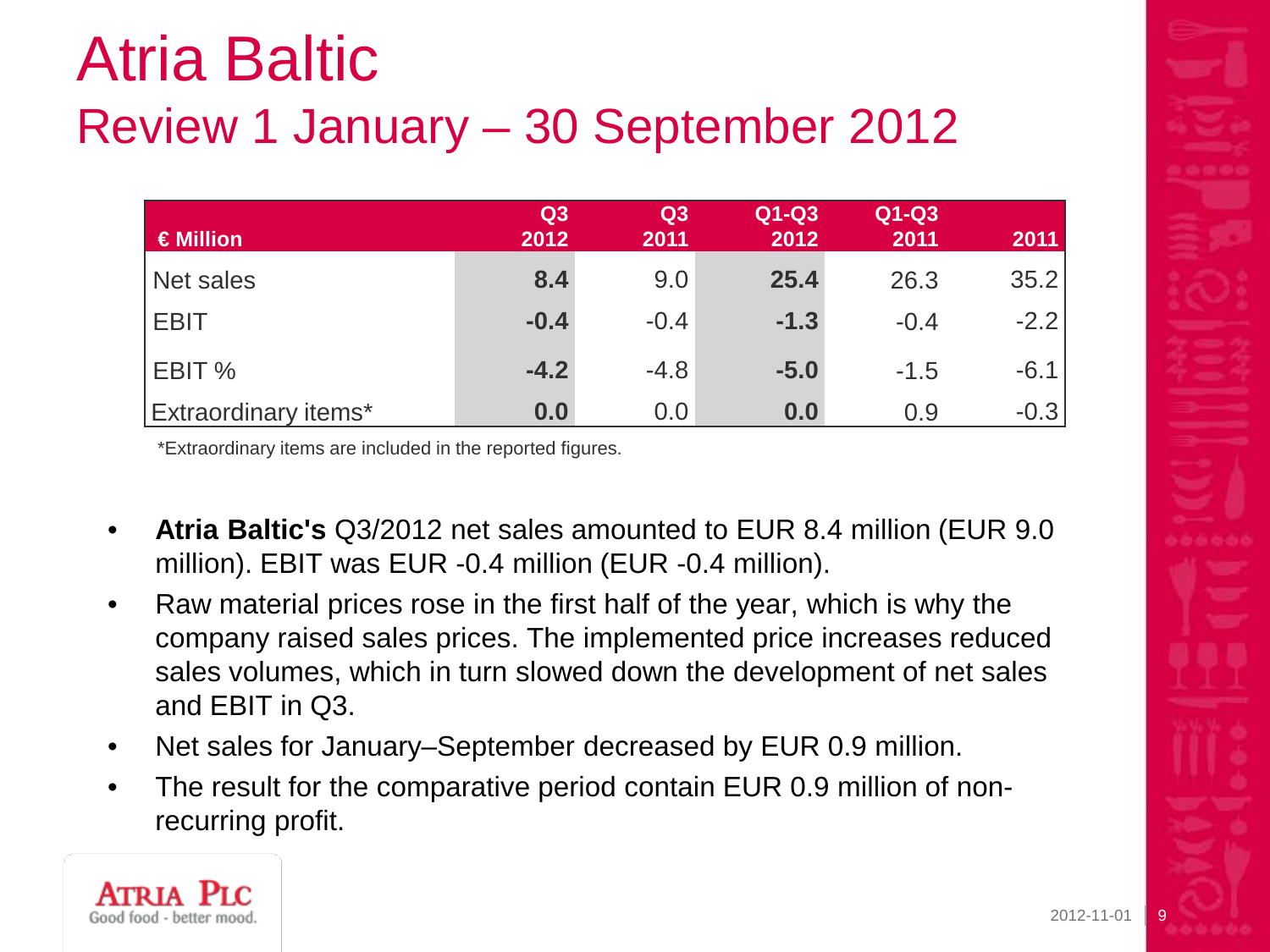#### Financial Development



ه ه ه ه ه ه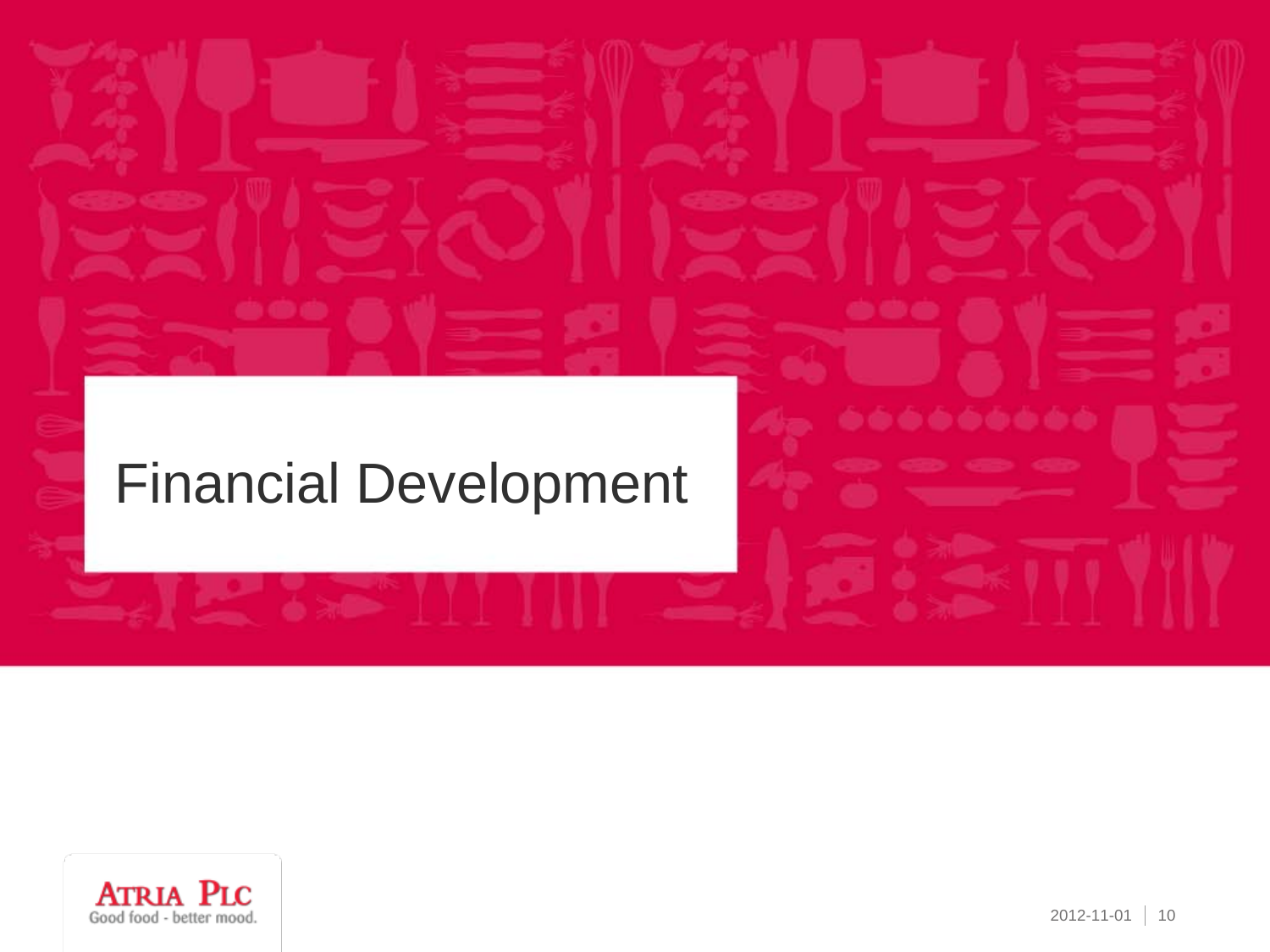### Atria Group Net Sales

cumulative, quarterly



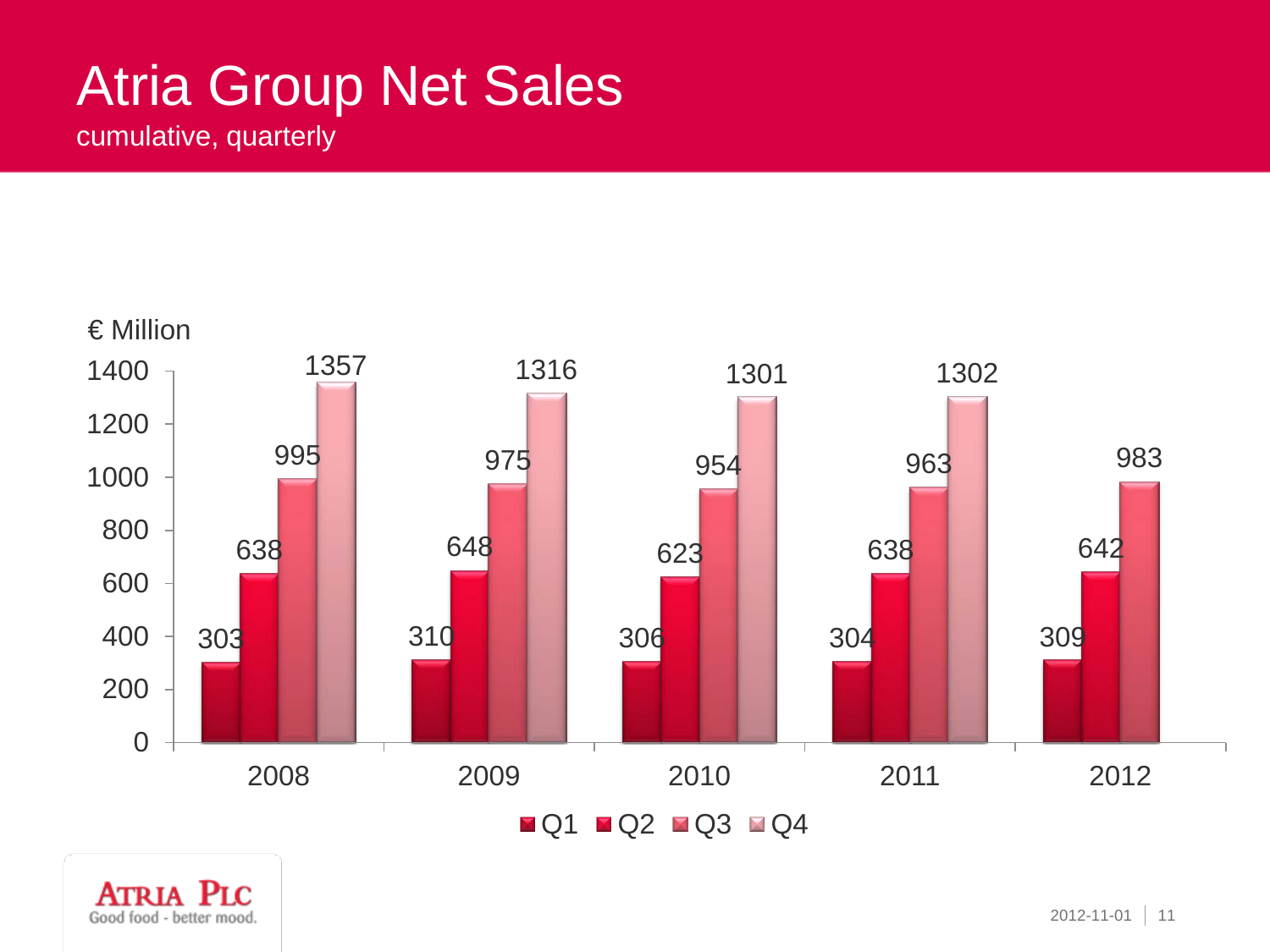#### Atria Group EBIT cumulative, quarterly



Good food - better mood.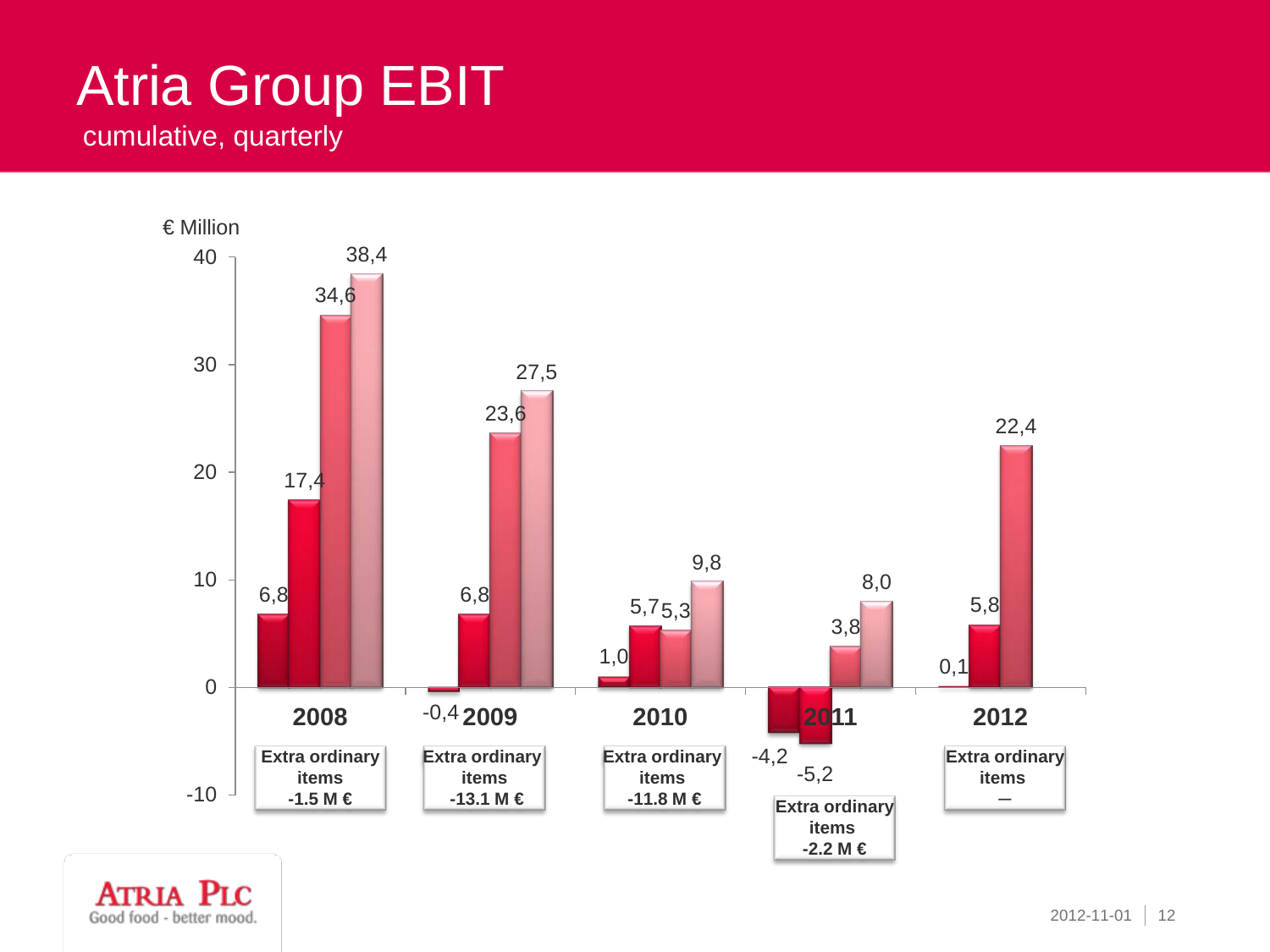#### Atria Group Financial indicators

| $\in$ Million                       | 30.9.2012 | 30.9.2011 | 31.12.2011 |
|-------------------------------------|-----------|-----------|------------|
| Shareholders' equity per share, EUR | 15.07     | 14.74     | 14.81      |
| Interest-bearing liabilities        | 425.8     | 423.5     | 409.4      |
| Equity ratio, %                     | 39.4      | 39.8      | 39.5       |
| Gearing, %                          | 99.2      | 101.0     | 97.1       |
| Net gearing, %                      | 97.4      | 98.9      | 95.5       |
| Gross investments in fixed assets   | 41.2      | 36.9      | 47.0       |
| Gross investments, % of net sales   | 4.2       | 3.8       | 3.6        |
| Average number of employees         | 4,927     | 5,550     | 5,467      |

- On 30 September 2012, the Group's undrawn committed credit facilities amounted to EUR 151.8 million (on 31 December 2011: EUR 152.5 million).
- The average maturity of loans and committed credit limits at the end of the review period was 2 years 8 months (on 31 December 2011: 3 years 1 month).

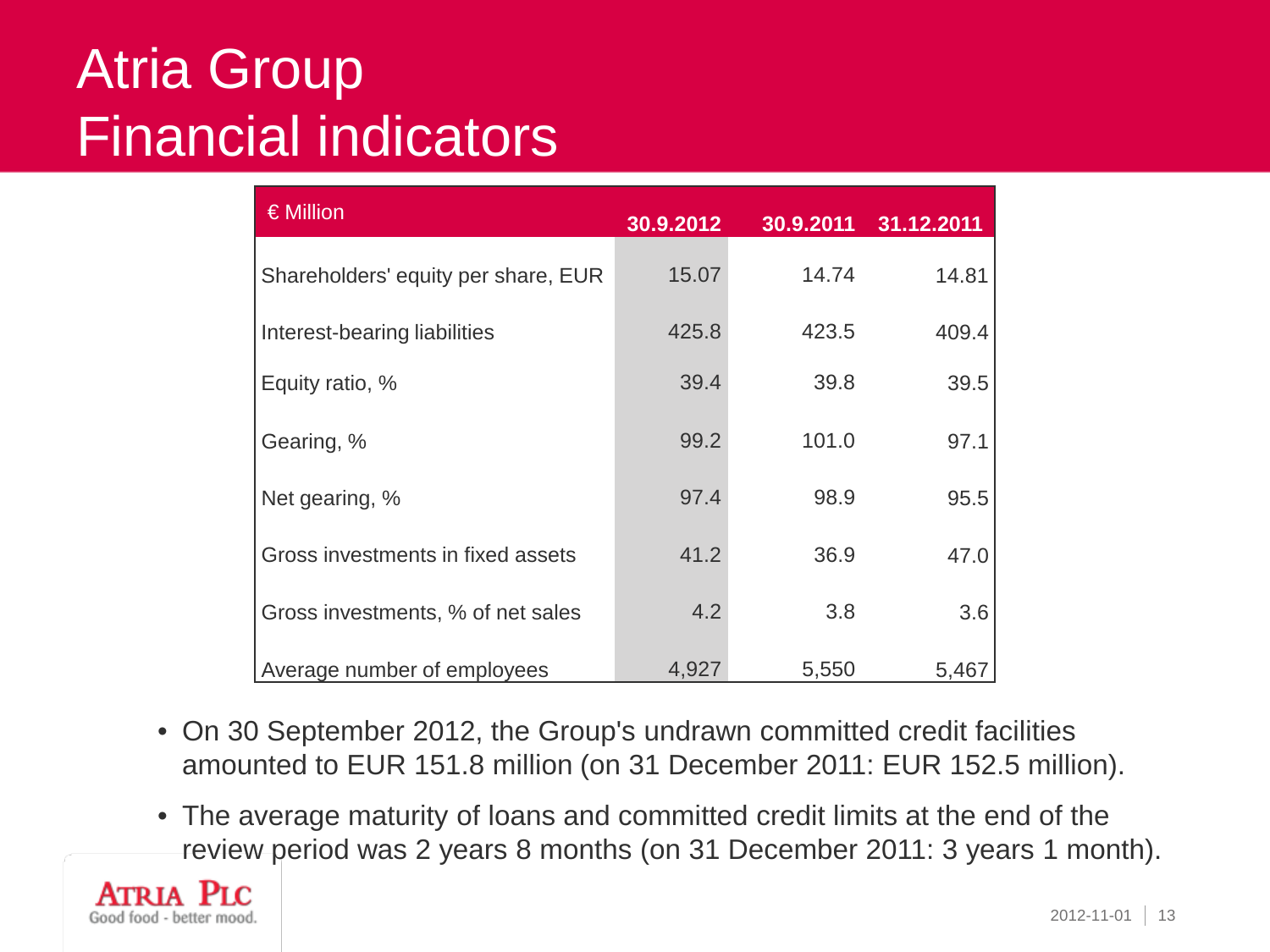#### Atria Group Income Statement

| € Million                     | Q3       | Q <sub>3</sub> | $Q1-Q3$  | Q1-Q3    |            |
|-------------------------------|----------|----------------|----------|----------|------------|
|                               | 2012     | 2011           | 2012     | 2011     | 2011       |
| <b>NET SALES</b>              | 341.1    | 325.5          | 982.9    | 963.1    | 1,301.9    |
| Cost of goods sold            | $-291.8$ | $-288.3$       | $-857.5$ | $-862.1$ | $-1,162.7$ |
| <b>GROSS PROFIT</b>           | 49.3     | 37.2           | 125.4    | 101.0    | 139.2      |
| % of Net sales                | 14.5     | 11.4           | 12.8     | 10.5     | 10.7       |
| Other income                  | 0.6      | 1.4            | 1.8      | 5.0      | 8.4        |
| Other expenses                | $-33.4$  | $-29.6$        | $-104.9$ | $-102.1$ | $-139.7$   |
| <b>EBIT</b>                   | 16.6     | 9.0            | 22.4     | 3.8      | 8.0        |
| % of Net sales                | 4.9      | 2.8            | 2.3      | 0.4      | 0.6        |
| Financial income and expenses | $-3.5$   | $-3.8$         | $-10.8$  | $-10.3$  | $-14.1$    |
| Income from associates        | $-0.1$   | 0.2            | 1.3      | 1.0      | 1.4        |
| <b>PROFIT BEFORE TAXES</b>    | 13.1     | 5.4            | 12.9     | $-5.5$   | $-4.7$     |
| Income taxes                  | $-4.1$   | $-1.6$         | $-8.0$   | $-0.4$   | $-1.9$     |
| PROFIT FOR THE PERIOD         | 8.9      | 3.9            | 4.9      | $-5.9$   | $-6.6$     |
| % of Net sales                | 2.6      | 1.2            | 0.5      | $-0.6$   | $-0.5$     |
| Earnings/share, $\epsilon$    | 0.31     | 0.13           | 0.17     | $-0.21$  | $-0.24$    |

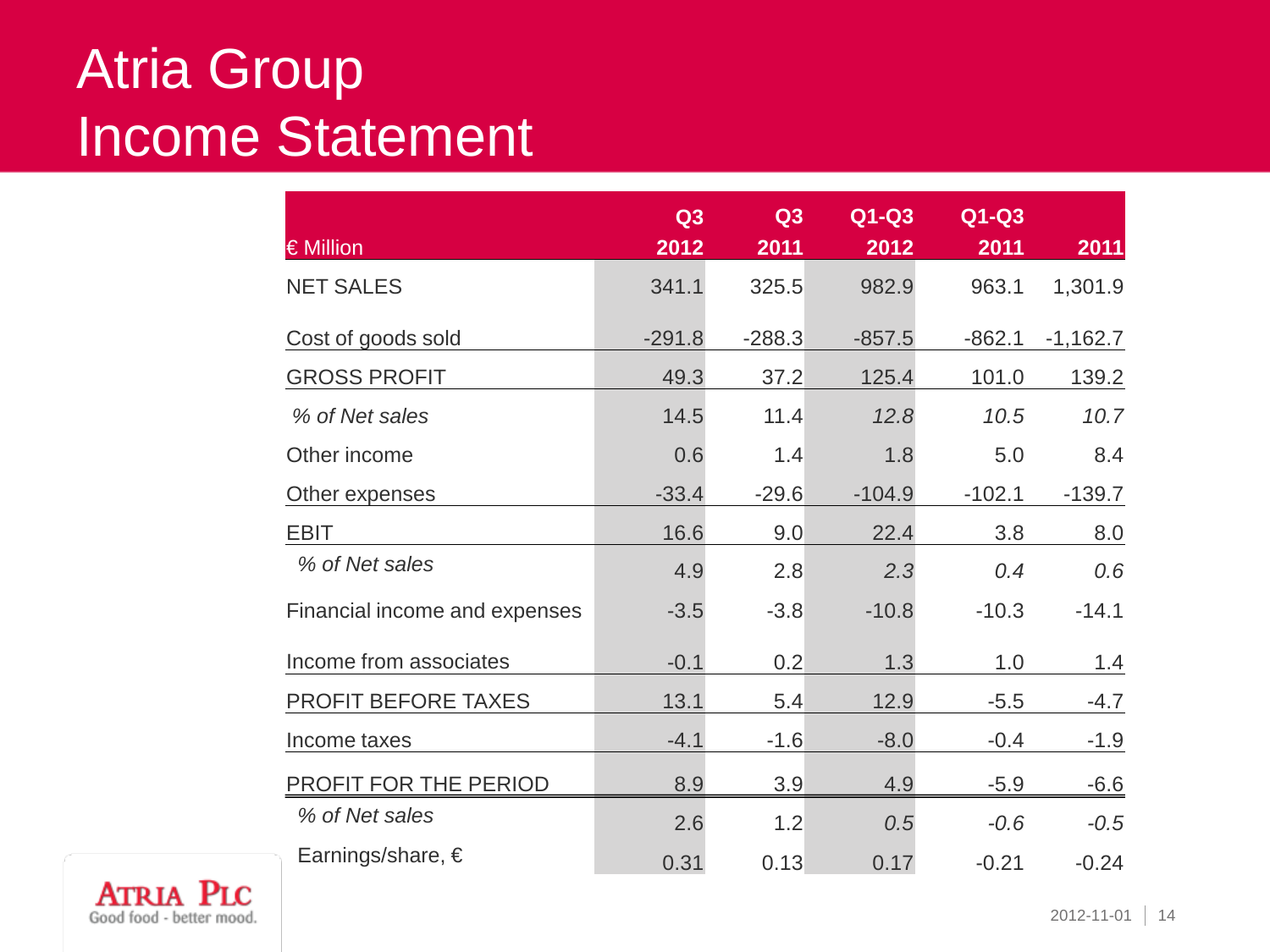#### Atria Group Cash flow statement

|                                         | $Q1-Q3$ | $Q1-Q3$ |         |
|-----------------------------------------|---------|---------|---------|
| $\in$ Million                           | 2012    | 2011    | 2011    |
| Cash flow from operating activities     | 42.2    | 36.8    | 61.0    |
| <b>Financial items and taxes</b>        | $-6.5$  | $-8.2$  | $-10.7$ |
| Net cash flow from operating activities | 35.7    | 28.6    | 50.3    |
| Investing activities, tangible and      |         |         |         |
| intangible assets                       | $-40.0$ | $-24.0$ | $-34.2$ |
| Disposal of subsidiary                  | 0.0     | 2.0     | 2.0     |
| Bought subsidiary                       | 0.0     | $-6.1$  | $-6.1$  |
| Investments                             | 2.8     | $-1.1$  | $-2.5$  |
| Net cash used in investing activities   | $-37.3$ | $-29.2$ | $-40.8$ |
| <b>FREE CASH FLOW</b>                   | $-1.5$  | $-0.6$  | 9.5     |
| Proceeds from non-current borrowings    | 30.0    | 50.0    | 50.0    |
| Repayments of non-current loans and     |         |         |         |
| changes in current loans                | $-22.0$ | $-51.7$ | $-64.2$ |
| Dividends paid                          | $-5.6$  | $-7.0$  | $-7.0$  |
| Net cash used in financing activities   | 2.4     | $-8.8$  | $-21.2$ |
| <b>CHANGE IN LIQUID FUNDS</b>           | 0.9     | $-9.4$  | $-11.7$ |

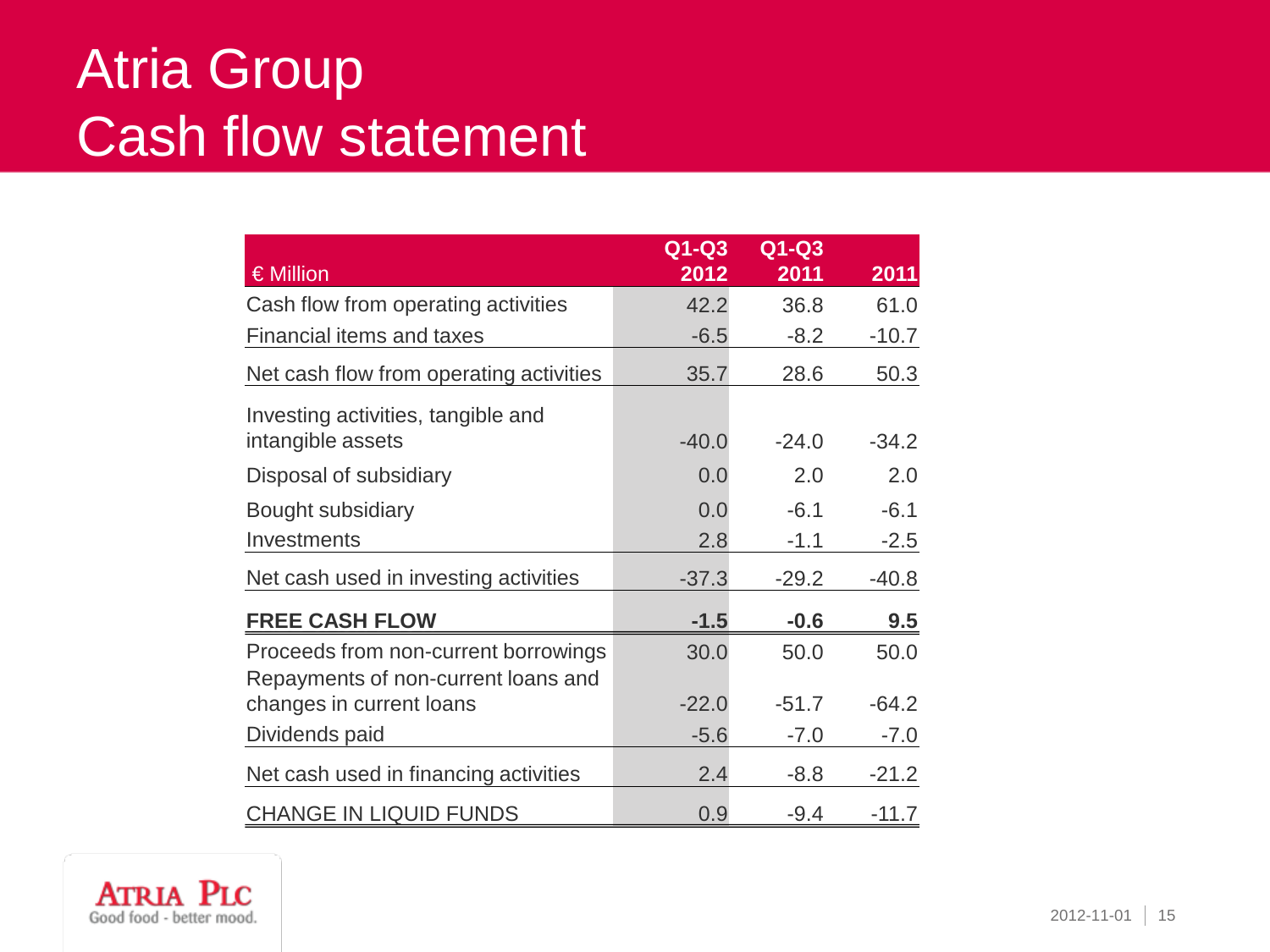#### Atria Group Gross investments



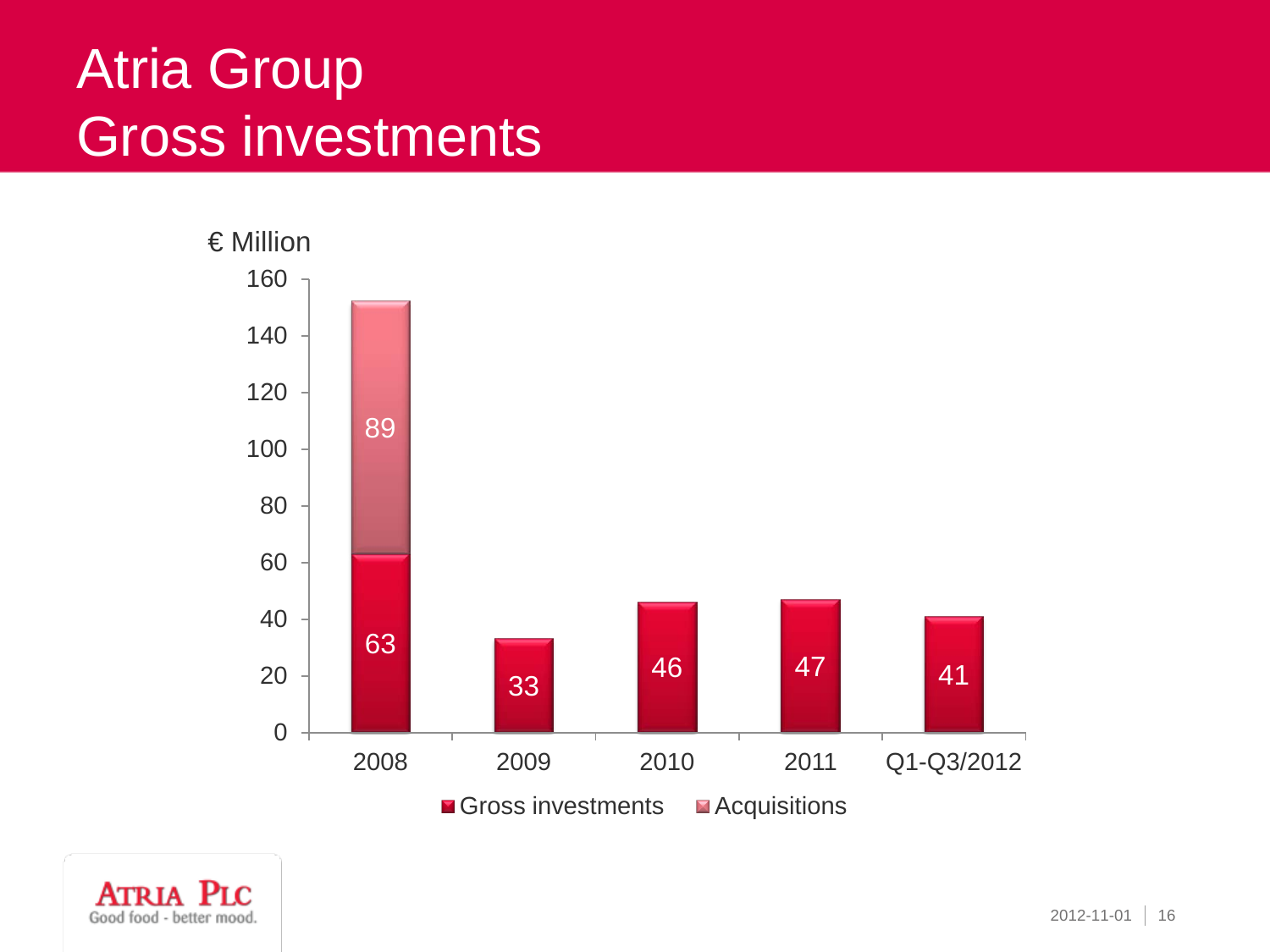### Atria Group Net debts



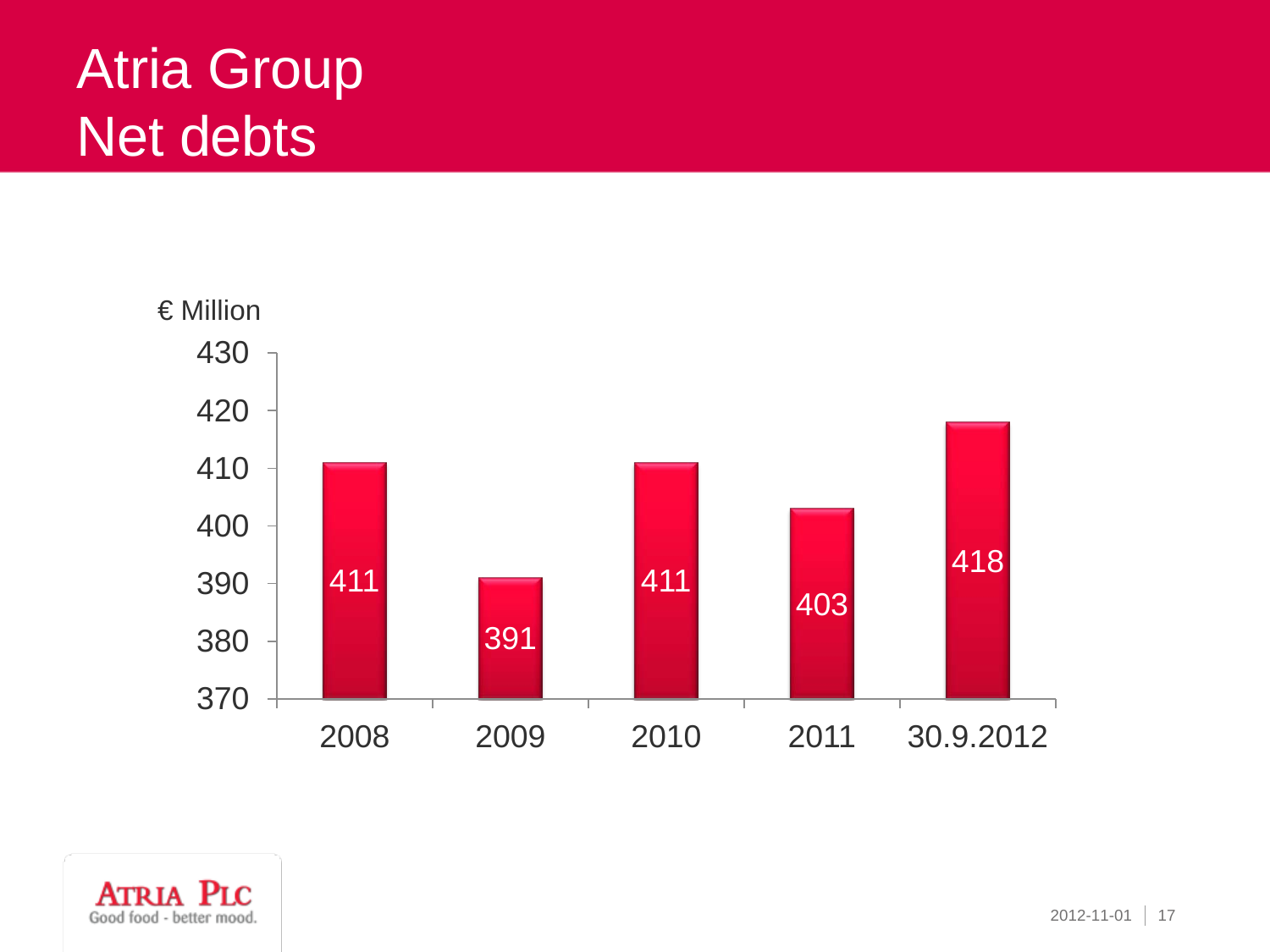## Atria Group Equity ratio & Net gearing



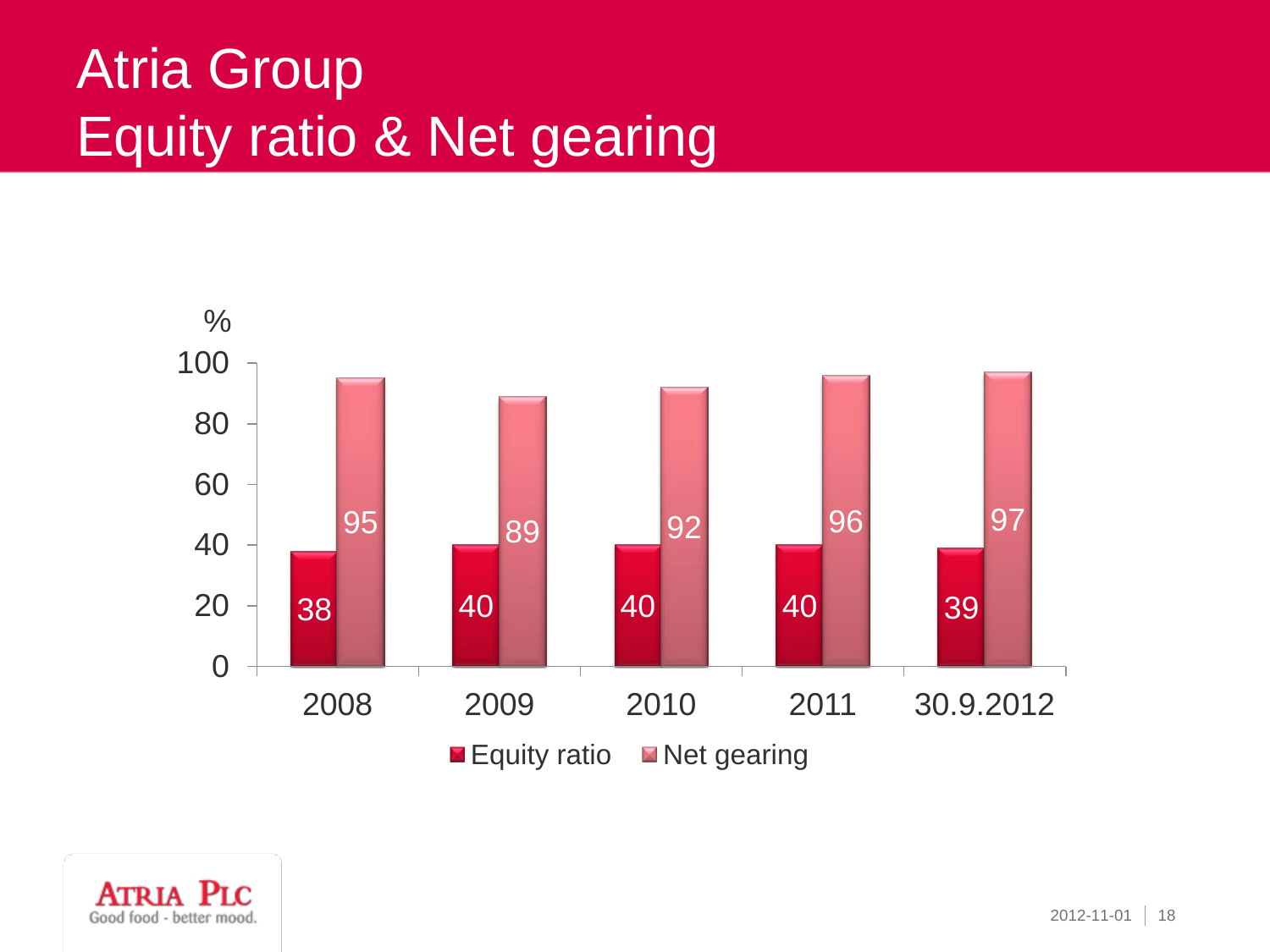# Events occurring after the period

- Atria Finland began to investigate methods for increasing the efficiency of cured sausage production. Cured sausages are currently produced at the Kuopio plant. The Kuopio plant's entire cost structure, including support functions, are also being examined.
- Employer–employee negotiations concerning the reorganisation plans were launched on 1 October 2012.
- The negotiations affect a total of 18 people at the Kuopio production plant.

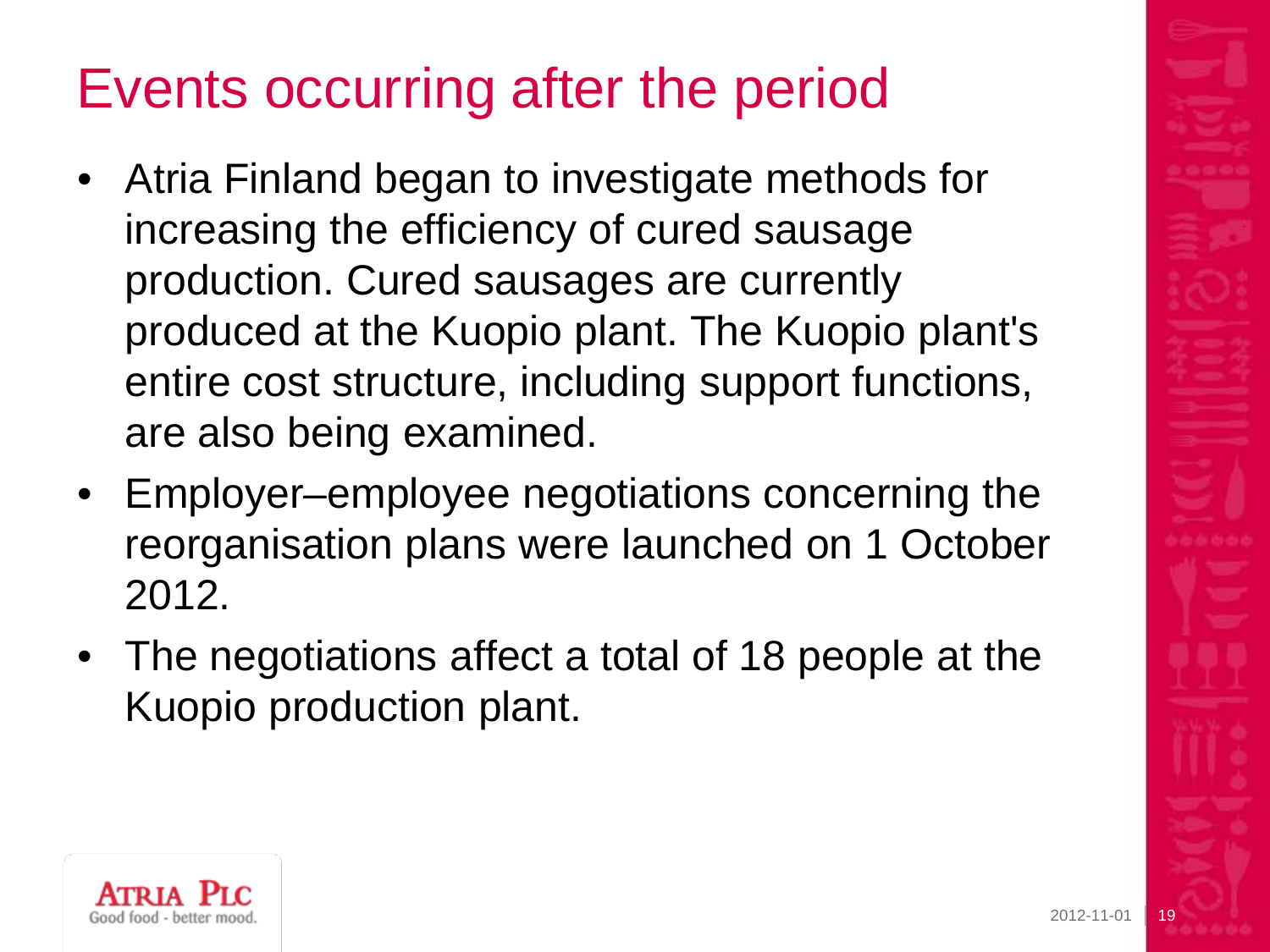### Outlook for the future

- The Group's EBIT was EUR 8.0 million in 2011.
- EBIT is expected to be considerably higher in 2012.
- Some growth in net sales is expected for 2012.

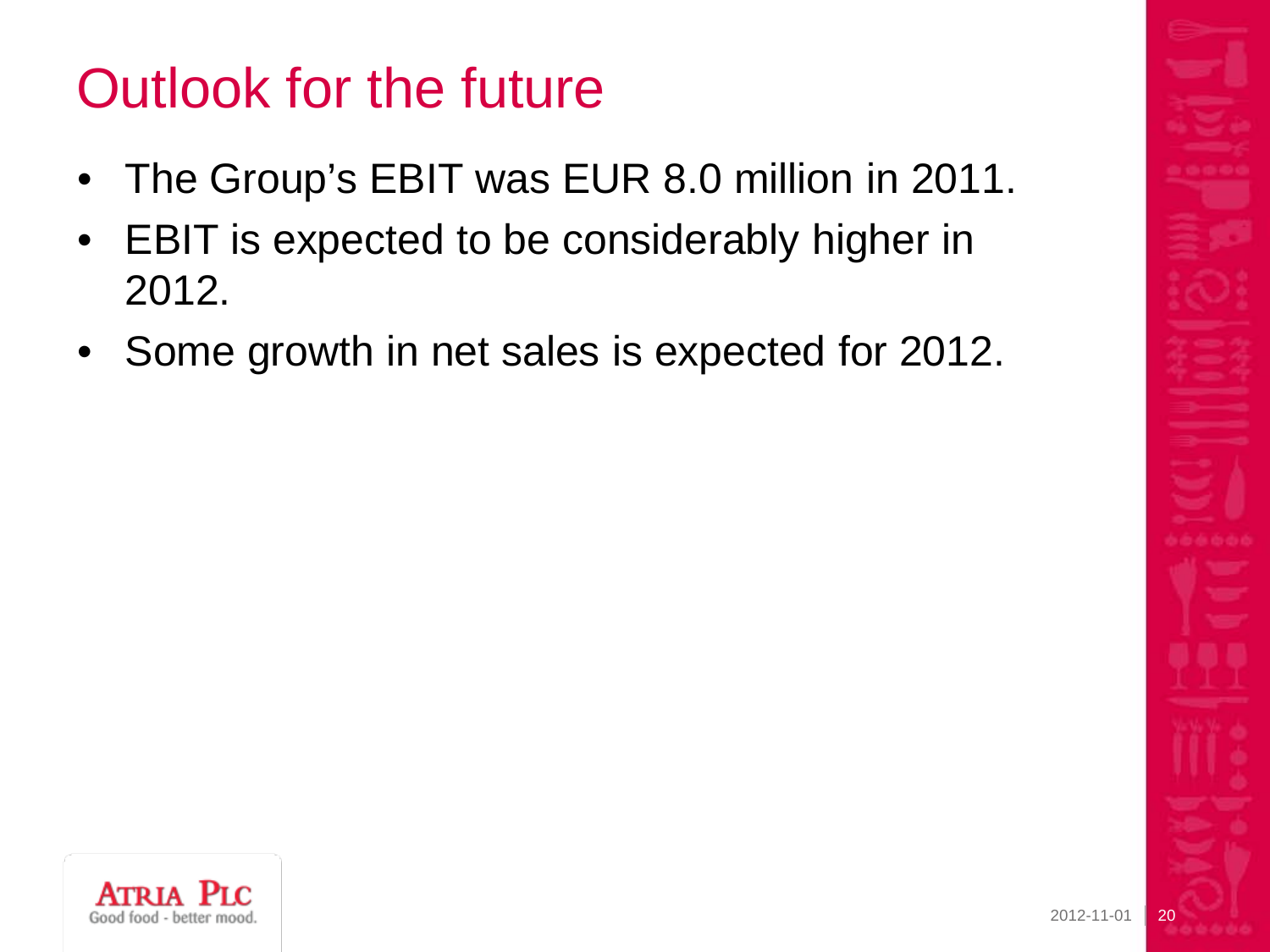#### **Atria's way to number 1**

**Strategy 2015**



6666666



2012-11-01 21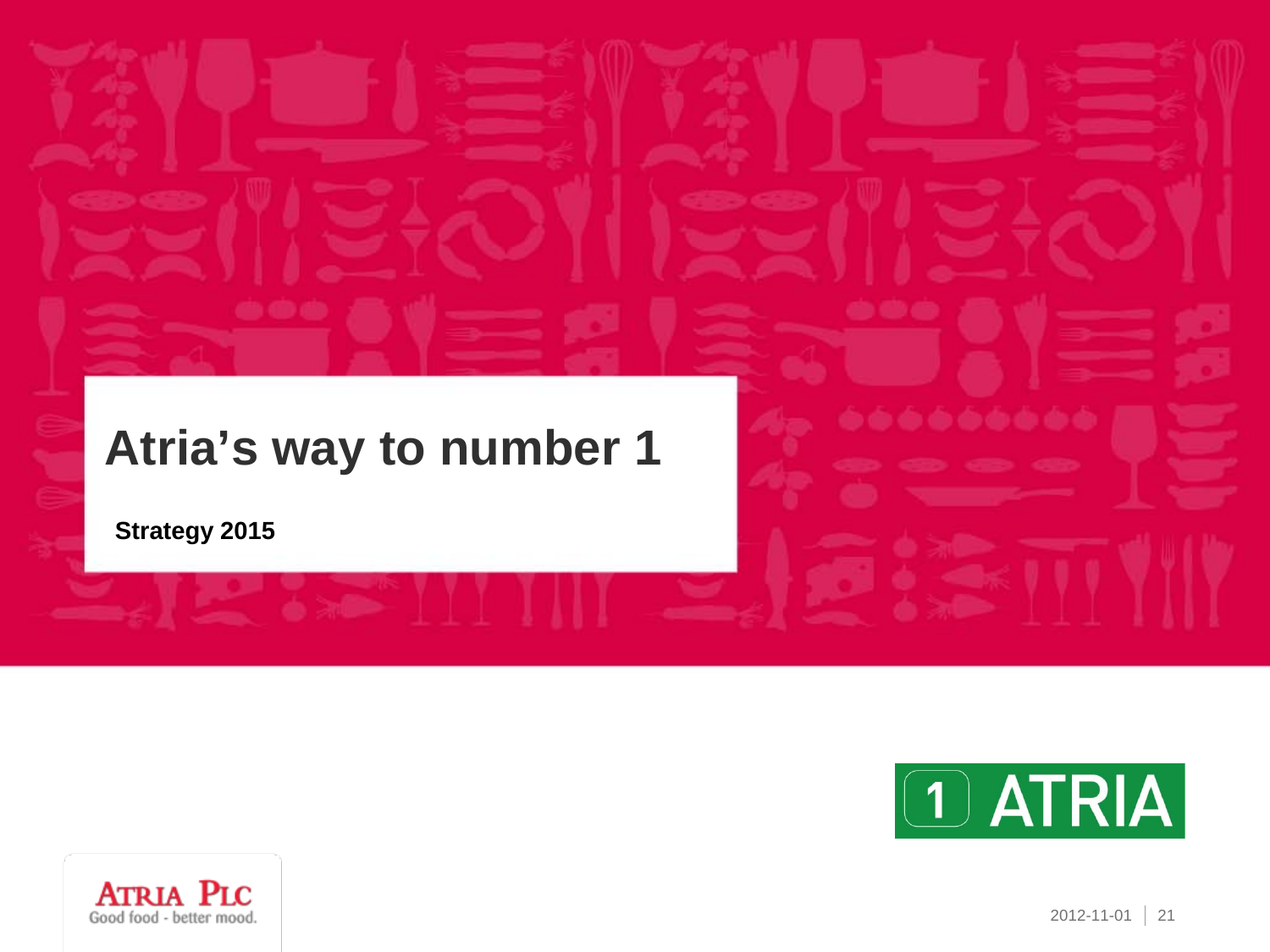



**ATRIA PLC** Good food - better mood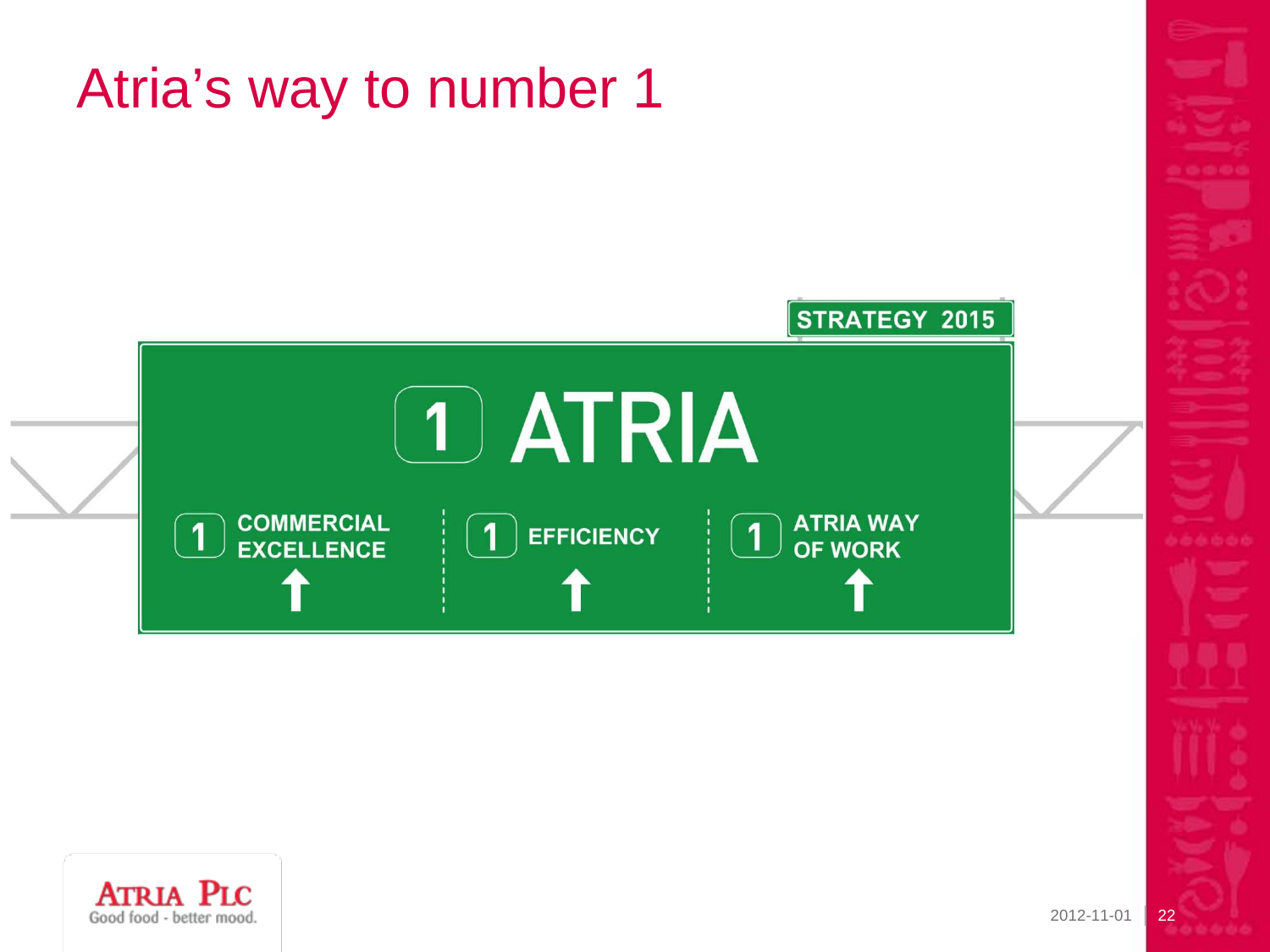#### Atria's way to number 1



- **Group core: cold cuts and processed meat products**
	- High volume and value potential.
	- Strong expertise in recipes and production.
	- Flexibility in sourcing.
	- Strong categories in more or less all countries. Opportunity for crosscountry synergies.
	- State-of-the-art product portfolio.

#### **Local core**

**ATRIA** Good food - better mood

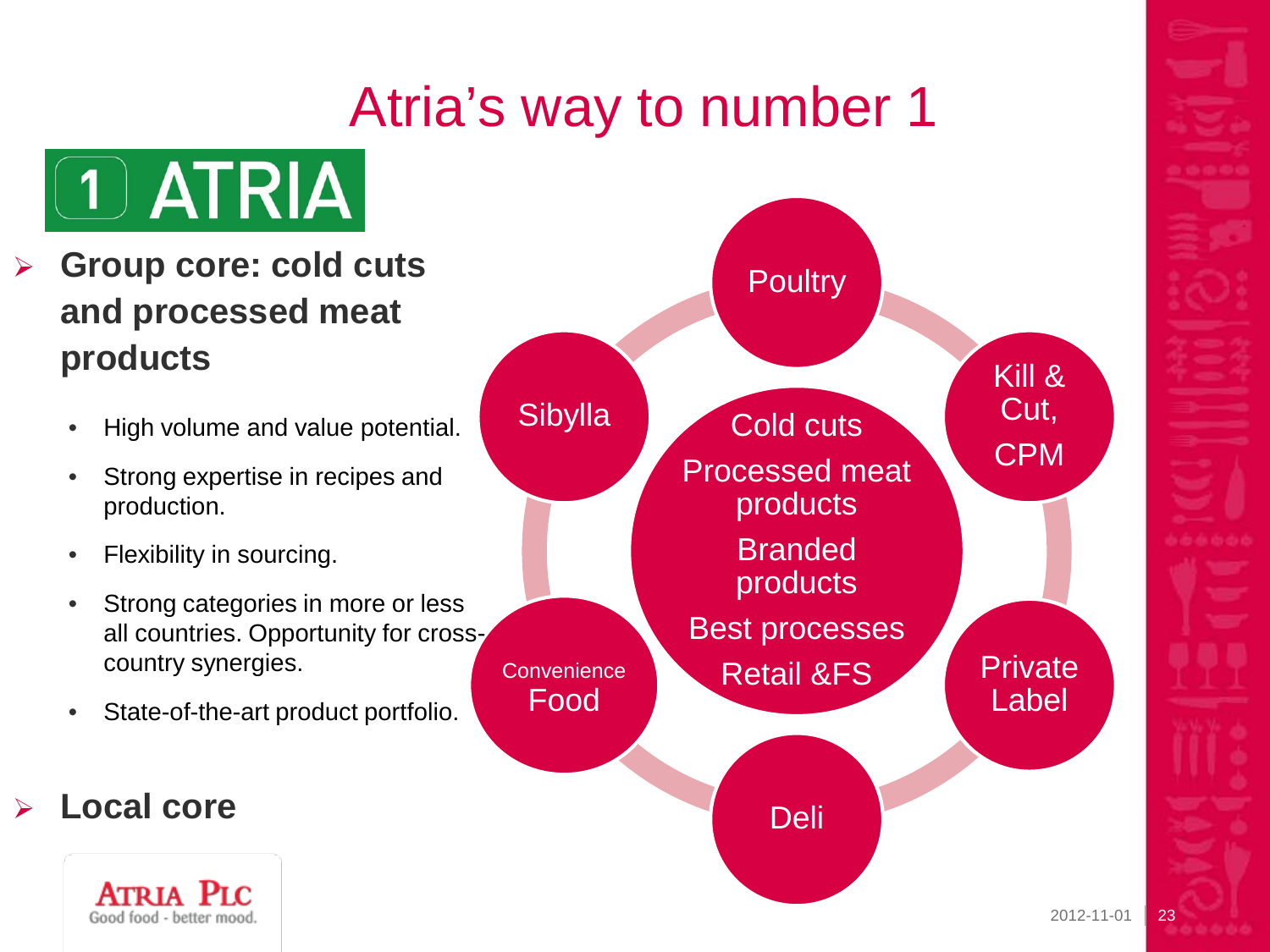Commercial excellence through category leadership



- Best branded products in defined categories.
- Industry-leading consumer understanding and segmentation.
- Preferred business partner through winning key account management.
- Creativity and will to develop the market.

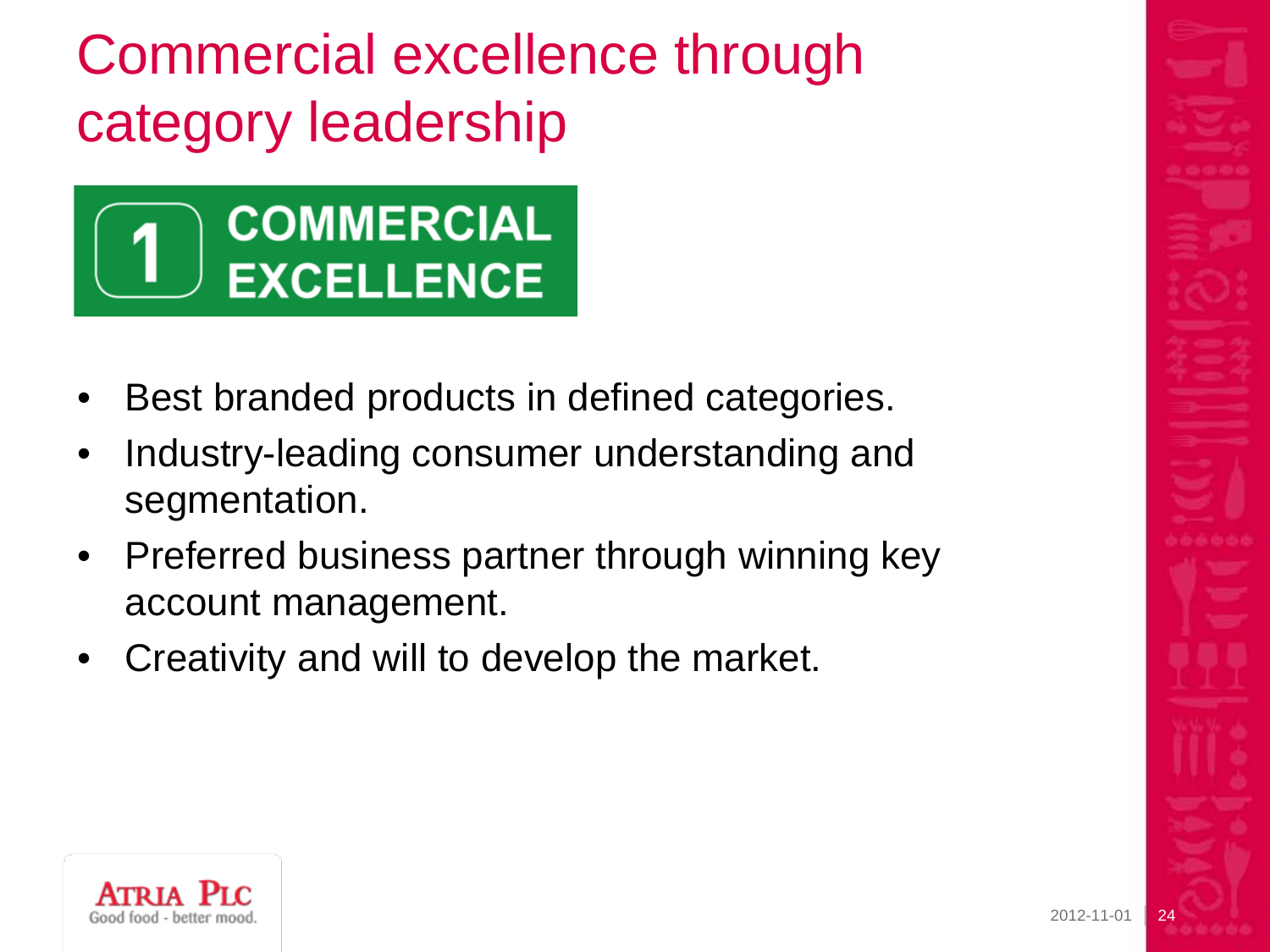# Operational efficiency to improve margins



- Best processes in the industry.
- Well managed R&D, production and procurement processes.
- Transparent and controlled upstream activities.

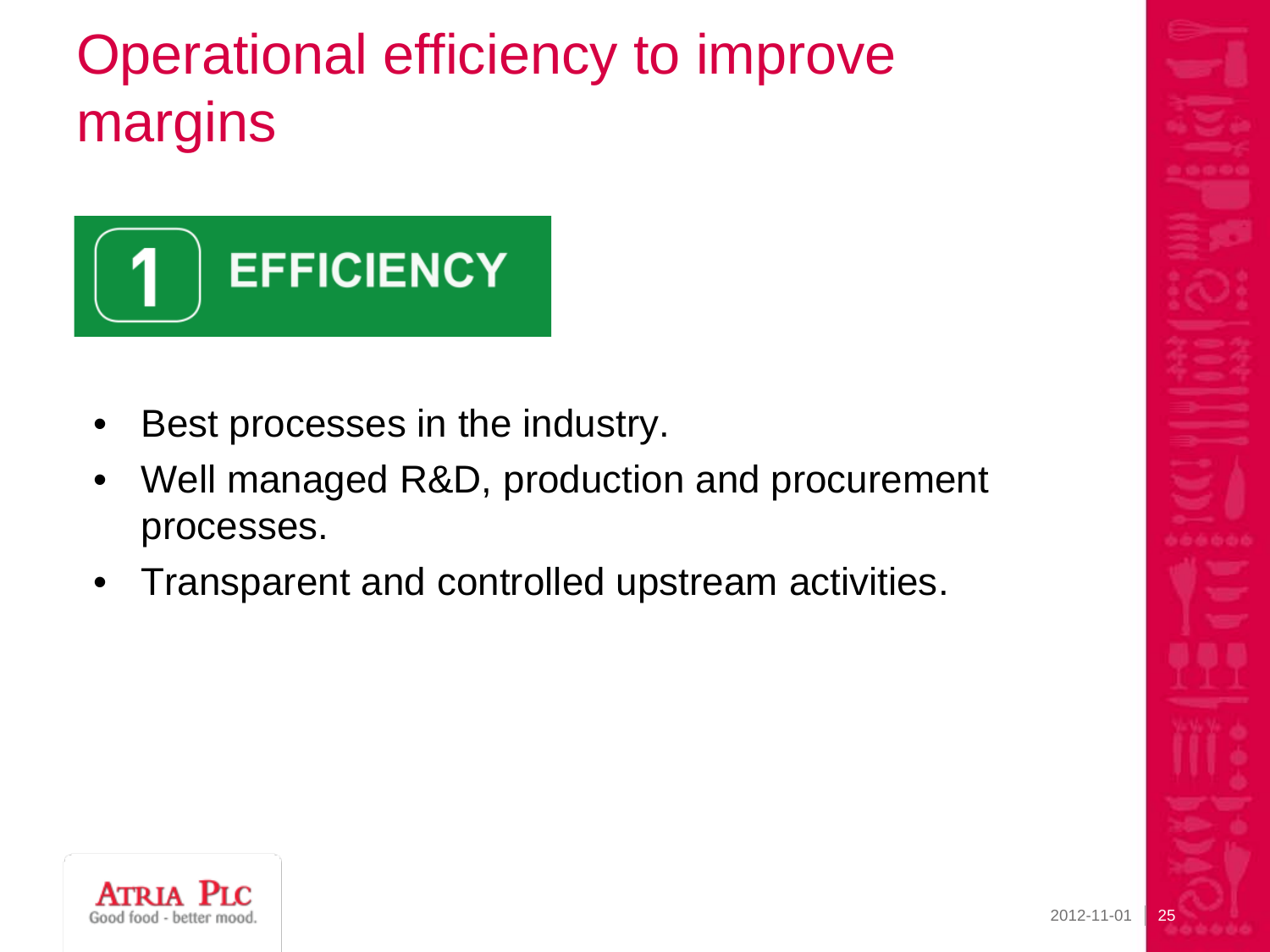Unify the way we work and create bold, high performance culture



- Leadership, corporate values and culture that support strategy.
- Governance model enabling us to utilize expertise and resources with clear roles between HQ and BAs.
- Knowledge exchange and synergies utilized across organization.
- Positive, encouraging atmosphere. No fear of failure!